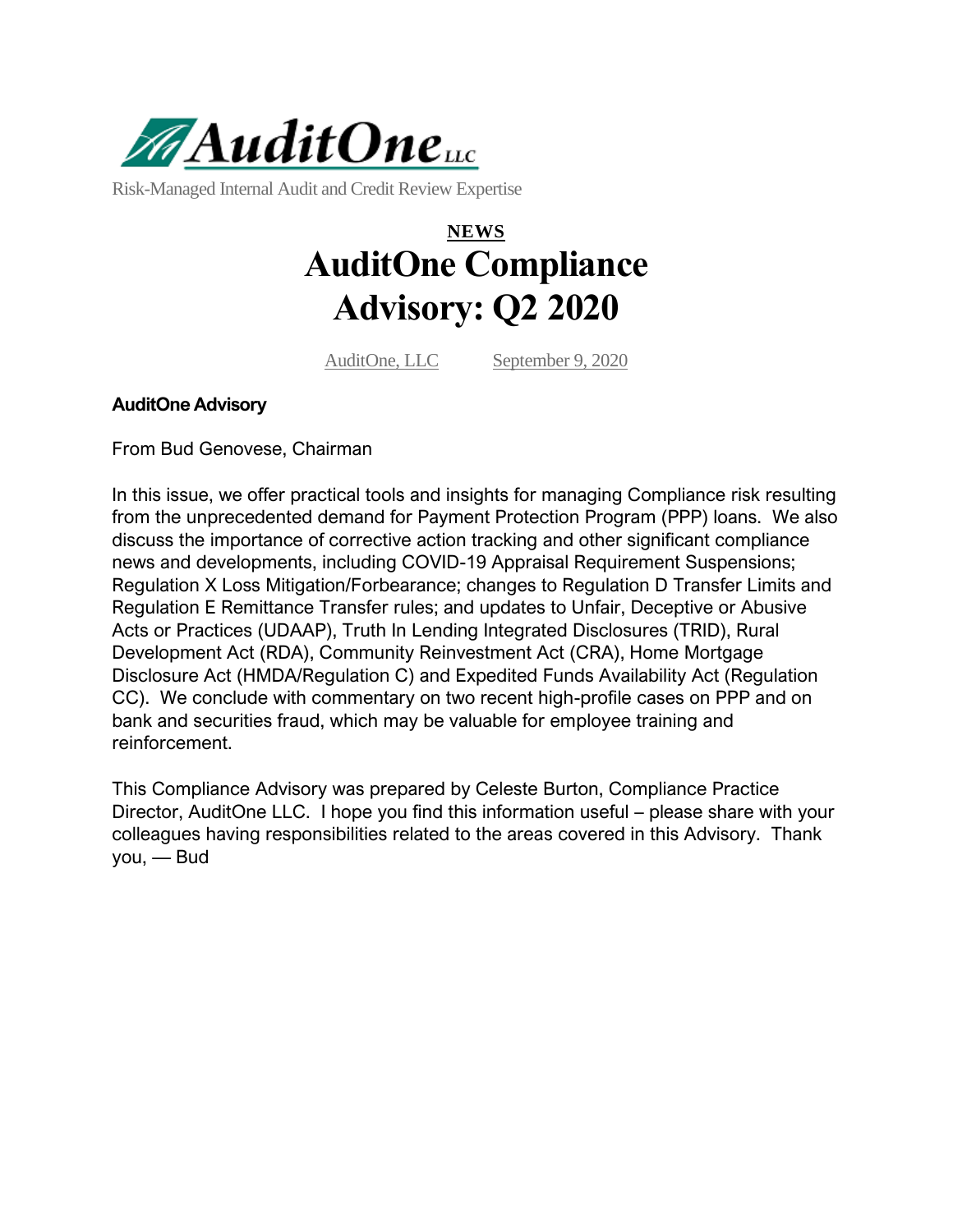#### **WHAT HAPPENS NOW?**

In recent months, regulatory agencies and various industry pundits have published numerous communications related to initiatives purposed to support the flow of credit to households and businesses, most notably the PPP. To handle the unprecedented volume of PPP loans, financial institutions have sometimes redeployed employees from traditional assignments to temporary ones on the "PPP assembly line." Standing protocols were sometimes abandoned or deferred, and there was little time, if any, to modify documented policies, standards or practices to meet the demand for this new product and to adapt it to the much riskier, COVID-19 operating environment for financial institutions.

### **MANAGING THROUGH PPP IMPACT ON YOUR ORGANIZATION**

Following are a few questions that we recommend you consider during your next Compliance and or Audit Committee Meeting:

- 1. Enterprise Risk Assessment: Has our institution updated its Enterprise Risk Assessment to include PPP-related impacts on essential Credit, Operational, Compliance, Treasury, Finance, Information Technology and Vendor risks? Have these impacts been formally documented and included in governance committee discussions/minutes?
- 2. Strategic Plan/Budget: Have Strategic Plan and Budget impacts been explored and documented? For example, what is the impact on our operations if Loan Forgiveness proposals (e.g., the ability to use a one-page document for loans under \$150,000) are not approved?
- 3. Policies, Practices and Lines of Defense: Have Credit and Operational policies pertaining to PPP been documented and approved by the Board? Were factors such as the institution's risk appetite, resource capability and regulatory limits considered? What first, second and third line of defense operations are being impacted, and are we accounting for and attempting to mitigate that impact?
- 4. Potential Consumer Harm: Have potential consumer harm impacts been reasonably considered? Is documented training provided to loan officers/approvers on how to ensure loans are being sourced, offered and administered consistently across the Bank's client's base? If exceptions are made, how should we evidence our decision and related justification?
- 5. Information Technology: Have minimum security standards been put in place for remote working (i.e., that may require the exchange of or access to sensitive customer information)? Is there a means to detect and monitor employees and decisions that may not align with existing IT policy?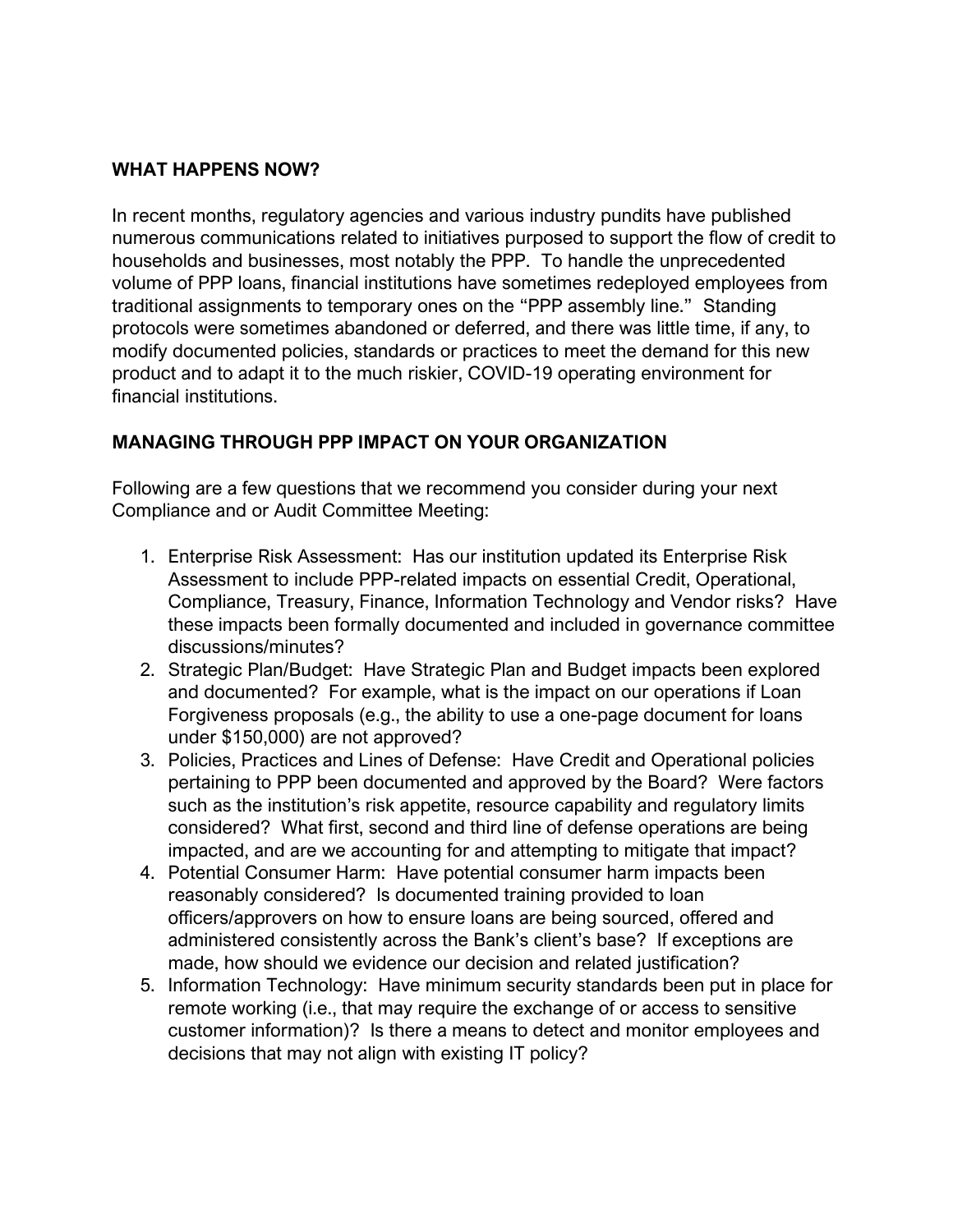As with any new product, service or risk, Audit and Examination functions want to see that your financial institution has done its due diligence. Auditors and examiners understand that there will be adverse impacts on normal operations, and that management may defer certain routine internal compliance or monitoring reviews. However, they also expect evidence that your institution has reasonably assessed and mitigated potential adverse impacts. It's never too late. Know your risk, know where your potential gaps are vis-à-vis the new risk environment, and have a documented roadmap on how your institution will minimize the exposure associated with those gaps.

### **COMPLIANCE EXCEPTION RATES MAY INCREASE DUE TO PANDEMIC-RELATED RESOURCE LIMITATIONS. WILL WE BE PENALIZED BY OUR REGULATORS?**

In June 2020, regulatory agencies (FDIC, FRB, NCUA and OCC) issued joint guidance to promote consistency and flexibility in the supervision and examination of financial institutions affected by the coronavirus crisis. According to the agencies, "stresses caused by the spread of COVID-19 have led to significant economic strain and adversely affected global financial markets." The guidance instructs examiners to consider the nature of the issues confronting the institutions they supervise due to the pandemic – and to "exercise appropriate flexibility in their supervisory response."

Some regulatory agencies such as the FDIC and OCC have recently shared that they will *continue to assess institutions in accordance with existing policies and procedures*, specifically:

- Examiners will consider whether an institution's management has managed risks appropriately, including taking appropriate actions in response to stresses caused by COVID-19 impacts.
- Examiners will consider the challenges involved in assessing the risk that the response presents to the institution in real-time, given the level of information available and the stage of local economic recovery.
- In assessing an institution under the principles in the interagency examiner guidance, examiners will consider the institution's asset size, complexity, and risk profile, as well as the industry and business focus of its customers.

It would be unreasonable to expect that a smaller institution (i.e., with only one or two Compliance resources) would have the infrastructure to withstand what has occurred over the last several months without some battle scars. In the world of Compliance, those battle scars typically show up in the form of increased technical compliance exception rates. Not to fear, however, as there is a way to manage this risk within reason, which is all any organization can be expected to do: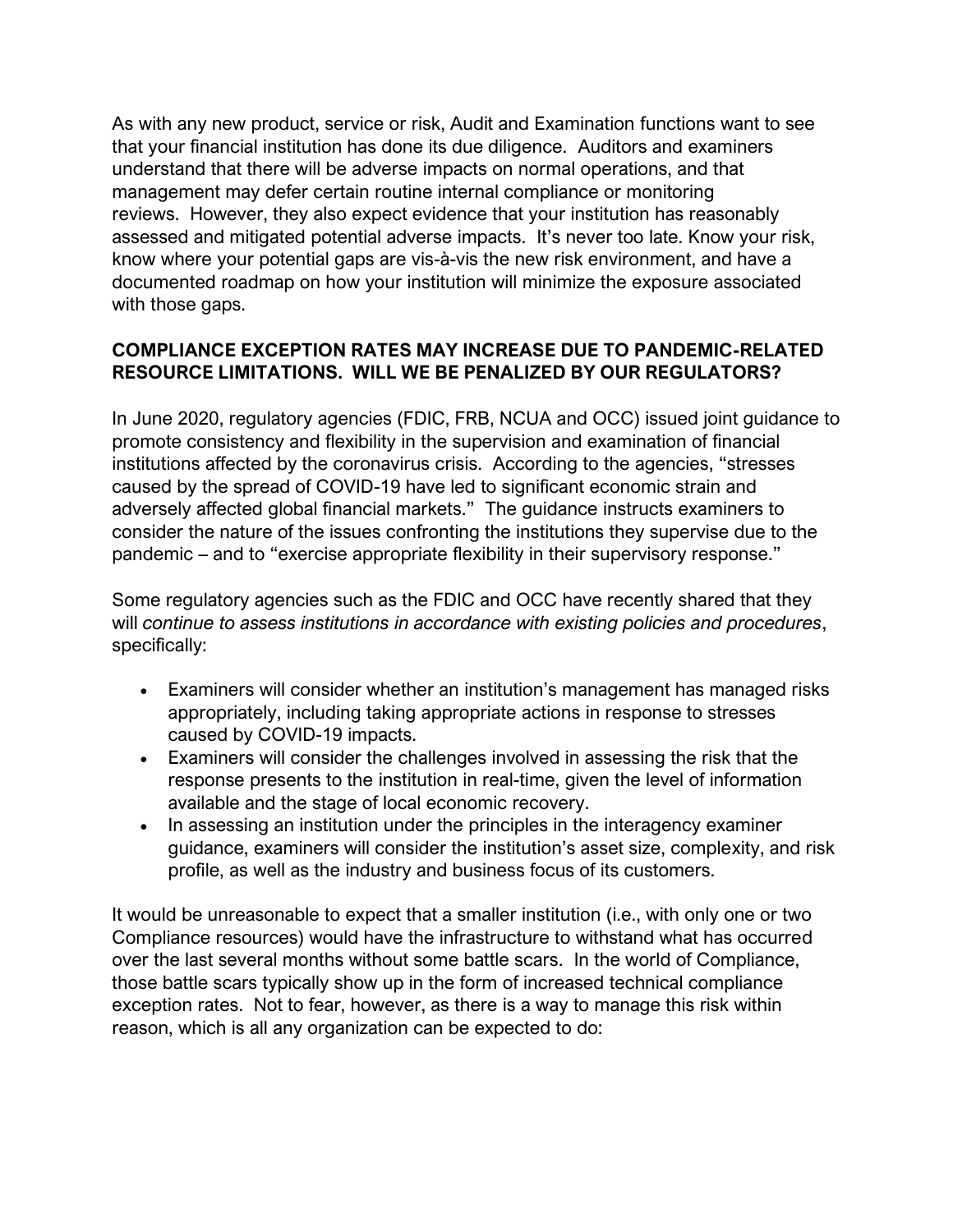- 1. Do your homework. Through discussion with department heads and staff and through spot checks, identify those areas (in your end-to-end processes) where the likelihood of higher exceptions has increased.
- 2. Develop a plan for stepped-up monitoring to proactively identify where control gaps may exist. Ensure the timing of your plan is reasonable (e.g., perhaps not the day loan forgiveness processing begins). Adjust your Compliance Schedule accordingly, and be prepared to discuss and support the reason for the change.
- 3. Present resultant control gaps, if any, to the Compliance/Audit Committee (or other Risk/Governance Committee) in your organization. Discuss and agree on action plans that are reasonable and address the root cause.
- 4. Where customer restitution may be necessary, identify those areas and ensure necessary action is taken within a reasonable period.

Finally, be prepared to demonstrate that you have identified the potential impact on your organization and put reasonable protocols in place to identify, detect and address issues as they arise. And, remember:

- Be upfront about the impacts on your organization.
- Provide auditors and examiners your modified Enterprise (or Compliance) Risk Assessment, updated to include PPP impact.
- Discuss where your management team has identified the need to do stepped-up monitoring and plans to address any gaps. Share related reporting to governance committees and the Board.
- Follow through on what you commit to addressing within the timelines that you commit to.

# **CORRECTIVE ACTION TRACKING COMPONENTS IMPORTANCE**

An examination concludes. Auditors depart. Consultants request the last file to review. And all go about their merry way. Fast forward, the next audit or exam begins, your Corrective Action Tracking log is requested, and the scramble begins to get it up to date.

When it comes to identifying or detecting an opportunity to enhance a policy, procedure, process or protocol, how your institution documents, tracks, reports and resolves control gaps or areas where enhancements may be required is very important.

Our advice to you, particularly important today, is to create a centralized **Corrective Action Log**. The log can include as many attributes as your institution desires, though, at a minimum, the following should be considered:

- **Source** (Regulatory Agency, Audit Group, Internal Compliance Group/Associate, or Consultant)
- **Dates** (Identified, Assigned, Due/Target date, Completed)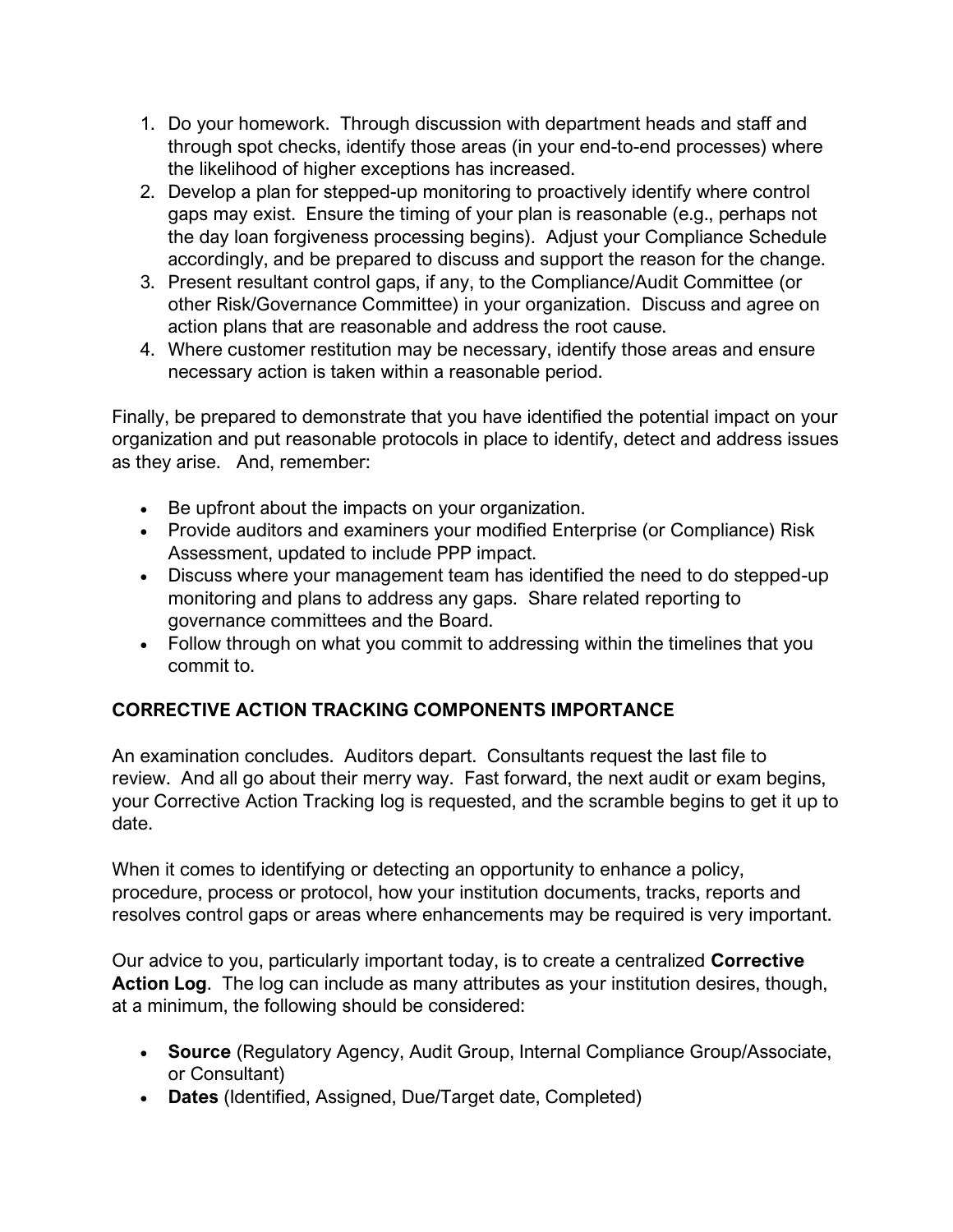- **Issue Description** (Verbatim from the source, not paraphrased)
- **Person(s) Responsible** (Include necessary support, vendor and or /IT resources, as appropriate)
- **Status** (Include as much detail as possible; track status to target dates at least monthly, more often as the risk warrants)
- **Timeline** (Target Completion/Resolution Date)

*Depending on the organization's size, high-risk issues should be given 30 days to one quarter. Escalate to the Board issues that do not have sufficient traction or resources necessary to achieve target dates. Often, the Board is able to assist with a solution that considers available human and financial resources, including the need to outsource or use consultants for assistance*

• **Comments** (Add notes that are necessary and perhaps unique to your organization. If timelines are delayed or not being met, this is a great place to document the justification)

Most importantly, keep the Corrective Action Tracking Log current, and include it as a standing agenda item in your periodic Compliance/Audit reporting to the Board. Minutes should reflect the discussion of the Corrective Action Log status.

# **OTHER COMPLIANCE NEWS, DEVELOPMENTS and ENFORCEMENT**

### **Home Mortgage Disclosure Act (HMDA)**

- The CFPB issued two HMDA FAQs covering reporting requirements for certain data points, and specifically discusses reporting when the information is not the dispositive factor in a credit decision. A link follows: [https://files.consumerfinance.gov/f/documents/cfpb\\_HMDA\\_frequently](https://files.consumerfinance.gov/f/documents/cfpb_HMDA_frequently-asked-questions.pdf)[asked-questions.pdf](https://files.consumerfinance.gov/f/documents/cfpb_HMDA_frequently-asked-questions.pdf)
- The Filing Instructions Guide (FIG) for HMDA data collected in 2021 is now available. The FIG is a technical resource to help financial institutions file HMDA data collected in 2021 and reported in 2022. A link follows: <https://ffiec.cfpb.gov/>
- The FFIEC HMDA website has been updated to include 2020 Census Data Products and updated Geocoding/Mapping information. A link follows: [https://www.ffiec.gov/censusproducts.htm](https://nam04.safelinks.protection.outlook.com/?url=http%3A%2F%2Ftracking.auditonellc.com%2Fls%2Fclick%3Fupn%3D1-2Fb99dNPJb9r6MPb5YO-2BA1jtNNrtjXMX1rcseTJPEFAhFxdFfvBEJycppYOWovmYmu9zC6PYnFxfK338oC1CiAewq-2Fz0y4hG-2FbXHWbwT5c-2Fko9YzXEtBpJBZZKIc525TUgQQOjjTplWC7NhfHlFAbw-3D-3DJTp0_-2BWiwW2cdxMc885sCwXUKmojcQvAq8kTbhgRBLME4Guoo-2FQyLft0CLlsQ5DCEQMERKF-2BOKScSjbP9hL5THIqK5uW1xpoIyYyXRaTpdON-2BU995isXVi-2Bu-2FNomsxAdghxcU1YtnJvu9ayIRma72rG3WYQ5H7v-2F-2B7XK5TSIQ0NYT-2Fo-2B-2BWlM64nGF8lNnfAz-2B81doOUElrg5J4XRfZO-2BPxStmWQDQZXcM41MEhQVSuUMOal2KvAdgQdhiC2UWxsb6GCYGy6ppDxtOIWRNk-2BPI2xaHTto-2FGIdUzqvVuF4P0liuu-2F8ffyRnGH57UmTjzjcUgb0scm2D26GmrzN6EYFMDdvVEI20ObgTSqDDE1LSAYndUmd8u1QehiU44OWl7Vt7dOVXEHjV2z2NJ1aeeBdxY5IrwG5ayp5hz1jmPlb-2F3GvsnK3wcVCkIgqMcFbh-2FkTu-2Bdmp&data=02%7C01%7Calex.woodall%40auditonellc.com%7C6029d779120a48160d8e08d84f38770f%7C0f98c19b4a28494ba957b93e4ea2820d%7C0%7C0%7C637346451715691589&sdata=p8Who3D56tUio52kPwXHY0wpwoj5450YiSQIb35YF1o%3D&reserved=0)
- The CFPB has published updates to the HMDA Small Entity Compliance Guide to reflect changes made to Regulation C by the 2020 HMDA Thresholds Rule. A link follows: [https://files.consumerfinance.gov/f/documents/cfpb\\_hmda\\_small](https://files.consumerfinance.gov/f/documents/cfpb_hmda_small-entity-compliance-guide_2020.pdf)[entity-compliance-guide\\_2020.pdf](https://files.consumerfinance.gov/f/documents/cfpb_hmda_small-entity-compliance-guide_2020.pdf)
- As of July 1, 2020, the permanent threshold for collecting and reporting data about closed-end mortgage loans is 100 loans, up from 25 loans.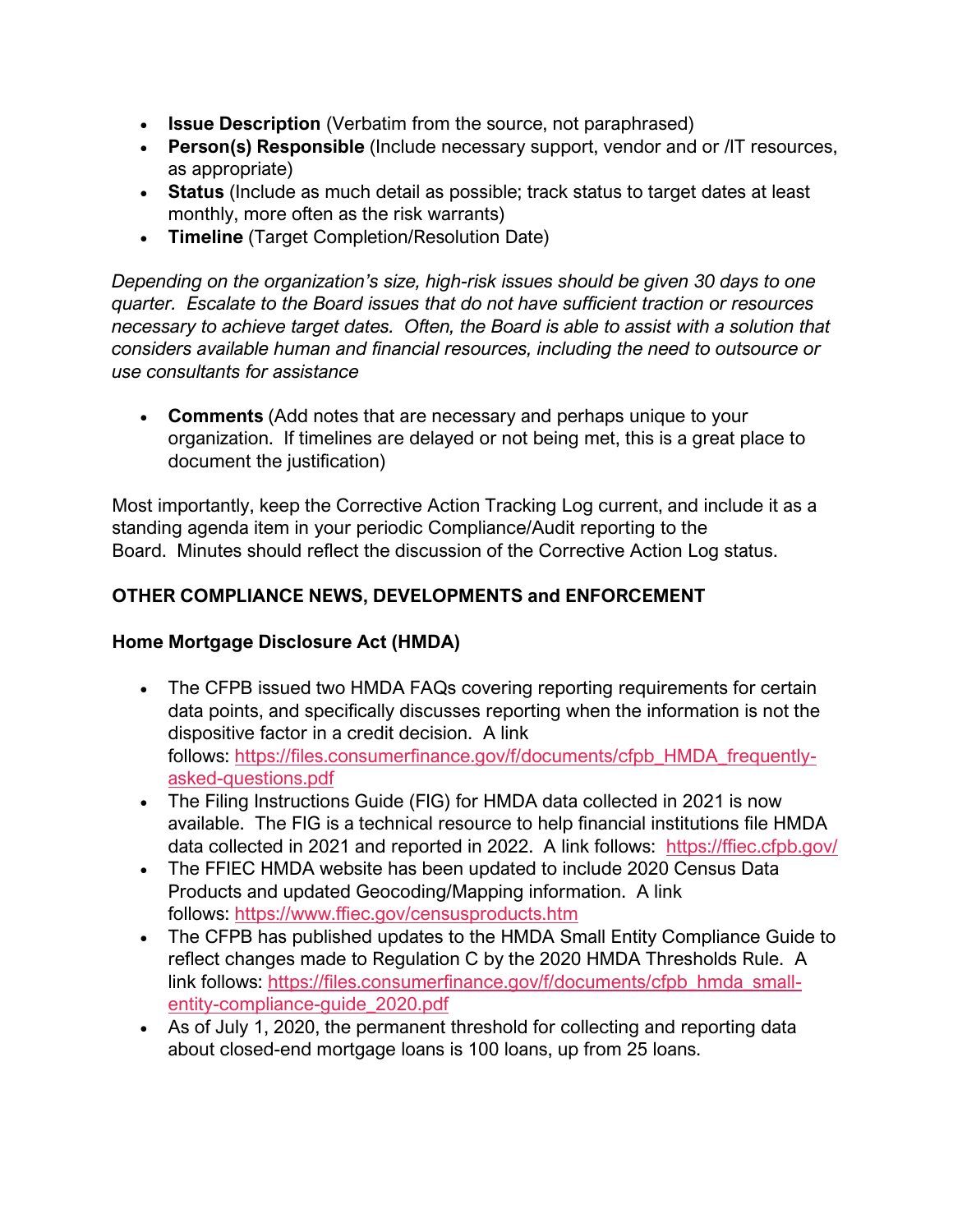Note: Effective January 1, 2020, the permanent threshold for collecting and reporting data about open-end lines of credit went from 100 to 200, when the current temporary threshold of 500 of open-end lines of credit expires. As regards the open-end lines of credit, CFPB noted that last October, it extended the temporary open-end threshold until Jan. 1, 2022. A link to the ruling

follows: [https://files.consumerfinance.gov/f/documents/cfpb\\_final-rule\\_home-mortgage](https://nam04.safelinks.protection.outlook.com/?url=http%3A%2F%2Ftracking.auditonellc.com%2Fls%2Fclick%3Fupn%3D1-2Fb99dNPJb9r6MPb5YO-2BA7L6baHAdTqNHFbRRKZHlekFb5Bzn0HnfyOlRbjk2nPDdw8RMLkD9vuI14jXQATK2HCDX-2B-2BLqImJvz2-2BxUXSjIE05cfh-2BBu9I7bwOdUi0J-2BdaX5OPfaSeqRM4B4Yu6U3xyWRc9ziMccuNiCmVjh08eBnGpgBjlLU8sIznuYziGQjIm3NEWw6wJK2hlQw0-2FNzyzL1eQzoZ3d3cPGrnTp7kdU5aos3rw6UoNRHtXfoiAuaYrOk_-2BWiwW2cdxMc885sCwXUKmojcQvAq8kTbhgRBLME4Guoo-2FQyLft0CLlsQ5DCEQMERKF-2BOKScSjbP9hL5THIqK5uW1xpoIyYyXRaTpdON-2BU995isXVi-2Bu-2FNomsxAdghxcU1YtnJvu9ayIRma72rG3WYQ5H7v-2F-2B7XK5TSIQ0NYT-2Fo-2B-2BWlM64nGF8lNnfAz-2B81doOUElrg5J4XRfZO-2BPxStmWQDQZXcM41MEhQVSuUMOal2KvAdgQdhiC2UWxsb6GCYG0LJgJtAtWHN1a39q-2FqOZqxagJkQ4c-2F5LEiZ3kyyE3rlPsDxNvm-2FElqchuCaYUZ0TV6LQg-2FVe360QRrLpUc5OZcBIg5hHnexIRr8Ttr7-2BOjmlIT1D8lRCu9dyvJF4F3QeK1AY2boM2r-2BT15W5iOFEt-2BbcvhIGWMsea2FrbEEqqtwEja6Igou-2Bk7UnlMQ-2BpA67&data=02%7C01%7Calex.woodall%40auditonellc.com%7C6029d779120a48160d8e08d84f38770f%7C0f98c19b4a28494ba957b93e4ea2820d%7C0%7C0%7C637346451715701576&sdata=PMVaGvPmcFaH2kwdijyVxrEmwvgDEEsB6bUzcZv%2B%2B5c%3D&reserved=0)[disclosure\\_regulation-c\\_2020-04.pdf](https://nam04.safelinks.protection.outlook.com/?url=http%3A%2F%2Ftracking.auditonellc.com%2Fls%2Fclick%3Fupn%3D1-2Fb99dNPJb9r6MPb5YO-2BA7L6baHAdTqNHFbRRKZHlekFb5Bzn0HnfyOlRbjk2nPDdw8RMLkD9vuI14jXQATK2HCDX-2B-2BLqImJvz2-2BxUXSjIE05cfh-2BBu9I7bwOdUi0J-2BdaX5OPfaSeqRM4B4Yu6U3xyWRc9ziMccuNiCmVjh08eBnGpgBjlLU8sIznuYziGQjIm3NEWw6wJK2hlQw0-2FNzyzL1eQzoZ3d3cPGrnTp7kdU5aos3rw6UoNRHtXfoiAuaYrOk_-2BWiwW2cdxMc885sCwXUKmojcQvAq8kTbhgRBLME4Guoo-2FQyLft0CLlsQ5DCEQMERKF-2BOKScSjbP9hL5THIqK5uW1xpoIyYyXRaTpdON-2BU995isXVi-2Bu-2FNomsxAdghxcU1YtnJvu9ayIRma72rG3WYQ5H7v-2F-2B7XK5TSIQ0NYT-2Fo-2B-2BWlM64nGF8lNnfAz-2B81doOUElrg5J4XRfZO-2BPxStmWQDQZXcM41MEhQVSuUMOal2KvAdgQdhiC2UWxsb6GCYG0LJgJtAtWHN1a39q-2FqOZqxagJkQ4c-2F5LEiZ3kyyE3rlPsDxNvm-2FElqchuCaYUZ0TV6LQg-2FVe360QRrLpUc5OZcBIg5hHnexIRr8Ttr7-2BOjmlIT1D8lRCu9dyvJF4F3QeK1AY2boM2r-2BT15W5iOFEt-2BbcvhIGWMsea2FrbEEqqtwEja6Igou-2Bk7UnlMQ-2BpA67&data=02%7C01%7Calex.woodall%40auditonellc.com%7C6029d779120a48160d8e08d84f38770f%7C0f98c19b4a28494ba957b93e4ea2820d%7C0%7C0%7C637346451715701576&sdata=PMVaGvPmcFaH2kwdijyVxrEmwvgDEEsB6bUzcZv%2B%2B5c%3D&reserved=0)

### **OCC Issues New UDAAP Examination Procedures**

The OCC published new Examination procedures and guidelines that provide a new layer of insight into potential UDAAP compliance implications throughout organizations.

We strongly recommend that organizations consider adding a segment to your next Compliance/Governance Committee meeting that is dedicated to addressing poignant points with your leadership teams. This should also be extended to employees in the form of job-based training. A link follows: [https://www.occ.gov/publications-and](https://www.occ.gov/publications-and-resources/publications/comptrollers-handbook/files/unfair-deceptive-act/pub-ch-udap-udaap.pdf)[resources/publications/comptrollers-handbook/files/unfair-deceptive-act/pub-ch-udap](https://www.occ.gov/publications-and-resources/publications/comptrollers-handbook/files/unfair-deceptive-act/pub-ch-udap-udaap.pdf)[udaap.pdf](https://www.occ.gov/publications-and-resources/publications/comptrollers-handbook/files/unfair-deceptive-act/pub-ch-udap-udaap.pdf)

#### **Joint Community Reinvestment Act Statement Issued; Underserved Areas Further Defined**

The FDIC, FRB and OCC issued a **Joint Statement on CRA Consideration for Activities in Response to COVID-19**. The issuance encourages financial institutions to work with affected customers and communities, particularly those that are low- and moderate-income (LMI), noting that the agencies will provide favorable consideration under the CRA for certain retail banking services, retail lending activities and community development activities related to this national emergency. The FDIC's FIL-19-2020 reports that this statement will be effective through the six-month period after the national emergency declaration is lifted, unless extended by the agencies. A link follows: [https://www.fdic.gov/news/news/financial/2020/fil20019.html.](https://www.fdic.gov/news/news/financial/2020/fil20019.html)

The CFPB also issued an interpretive rule to provide additional guidance on how "underserved areas" are defined during a given calendar year. A link follows: [https://files.consumerfinance.gov/f/documents/cfpb\\_interpretive](https://files.consumerfinance.gov/f/documents/cfpb_interpretive-rule_determining-underserved-areas-using-hmda-data.pdf)[rule\\_determining-underserved-areas-using-hmda-data.pdf](https://files.consumerfinance.gov/f/documents/cfpb_interpretive-rule_determining-underserved-areas-using-hmda-data.pdf)

#### **New Regulation CC Guidance Effective**

Effective July 1, 2020, the following Regulation CC changes took effect: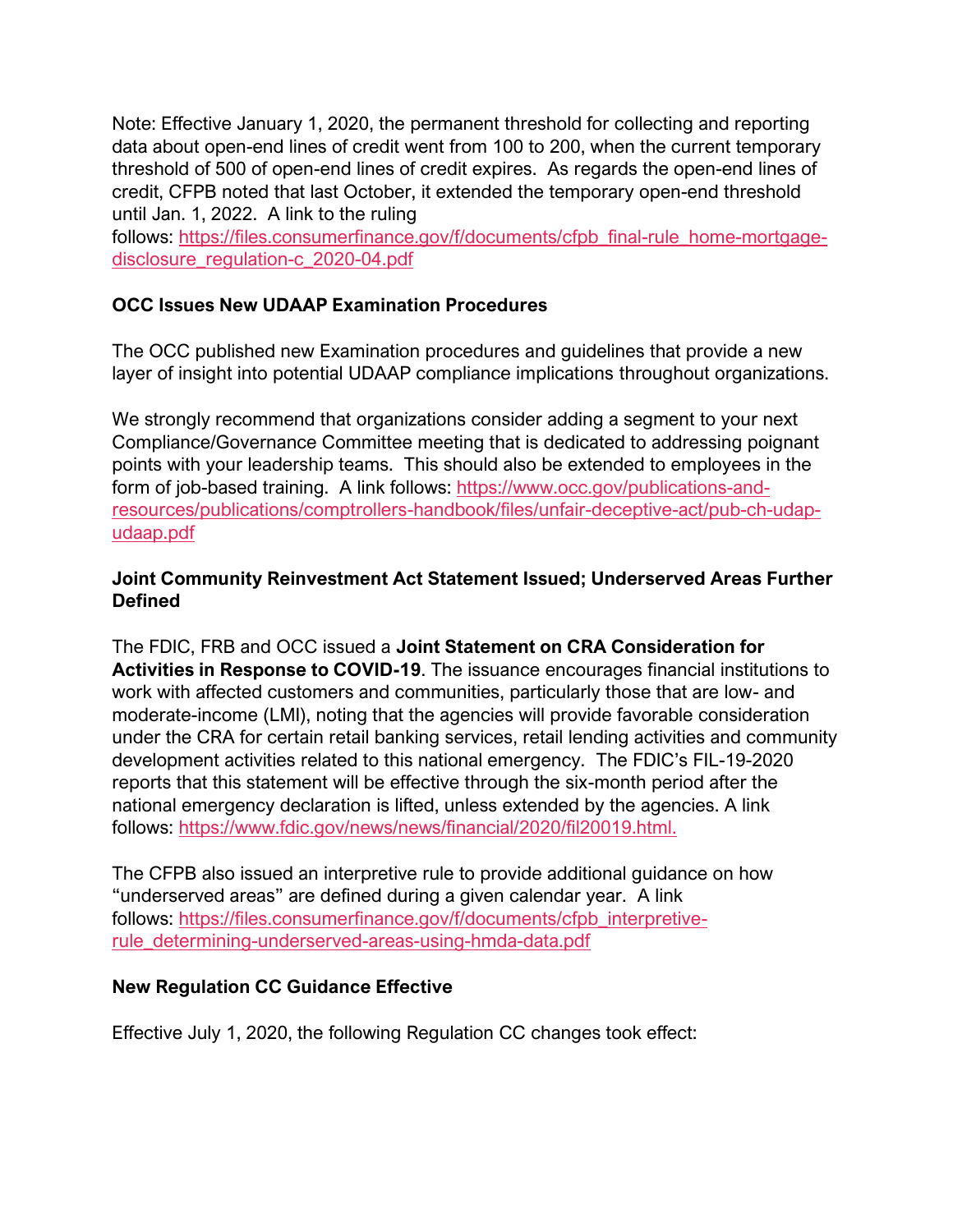- Immediate Availability \$200 Rule [§229.10(c)(1)(vii)]: The minimum amount of deposited funds that must be made available for withdrawal increased from \$200 to \$225.
- Invoked \$400 Rule [§229.12(d)]: The amount that must be made available for withdrawals by cash or other means (if the Bank elects to invoke this option) increased from \$400 to \$450.
- New Account Exception [§229.13(a)]: The amount of funds deposited by certain checks in a new account that are subject to next-day availability increased from \$5,000 to \$5,525.
- Large Deposit Exception [§229.13(b)]: The threshold for using an exception to the funds-availability schedules if the aggregate amount of checks on any one banking day exceeds the threshold amount increased from \$5,000 to \$5,525.
- Repeat Overdraft Exception [§229.13(d)(2)]: The threshold for determining whether an account has been repeatedly overdrawn increased from \$5,000 to \$5,525.

We encourage a quick temperature check to make sure that client hold notice templates, system settings for automatic hold placement, and terms and conditions have been updated to comply. We also recommend that you check with your IT group and/or system vendor to make sure that the capability to generate hold reporting that includes the hold placement date, reason and hold release date is available to you.

# **CFPB Slightly Eases Regulation X (COVID-19) Loss Mitigation and Credit Reporting Implications**

The CFPB issued an interim final rule to clarify that mortgage servicers will not violate Regulation X by offering certain loss mitigation options during the COVID-19 pandemic. Under normal circumstances, Regulation X would require servicers to collect a complete loss mitigation application before making an offer to a borrower who has submitted an incomplete loss mitigation application.

Regarding forbearance and related credit reporting:

- Under the CARES Act, borrowers with federally backed mortgage loans experiencing a financial hardship due, directly or indirectly, to the COVID-19 emergency, may request a forbearance by making a request to their mortgage servicer and affirming that they are experiencing a related financial hardship. A forbearance under the CARES Act qualifies as a short-term payment forbearance program under Regulation X.
- If a mortgage servicer provides a borrower a short-term forbearance payment option, the agencies do not intend to take supervisory or enforcement action for failing to meet certain timing requirements for consumer communications related to incomplete application acknowledgement, loss mitigation and early intervention, or annual escrow. The Act requires lenders to report to credit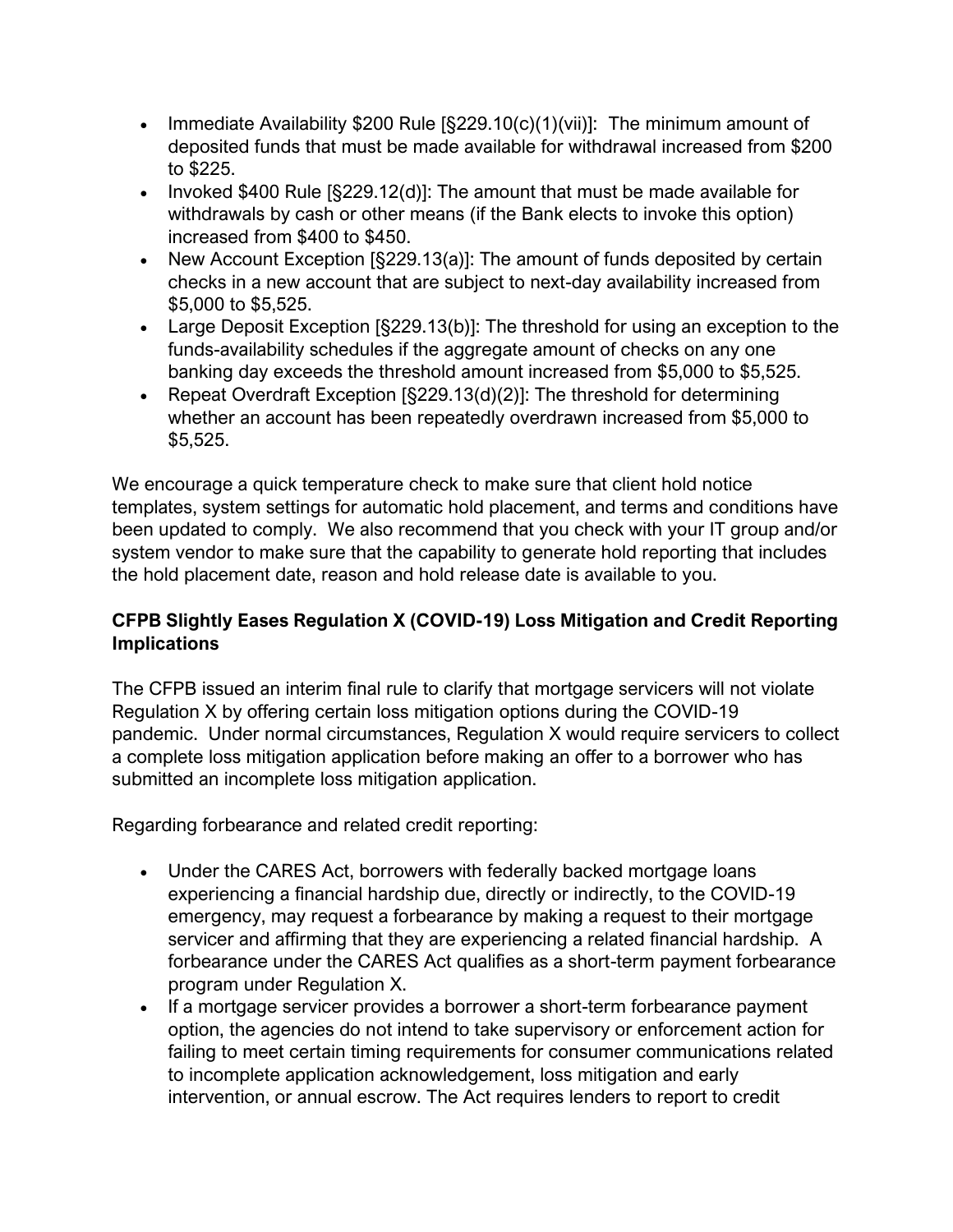bureaus that consumers are current on their loans if consumers have sought relief from their lenders due to the pandemic. The CFPB's statement informs lenders they must comply with the CARES Act. It encourages lenders to continue to voluntarily provide payment relief to consumers and to report accurate information to credit bureaus relating to this relief.

A link to the rule follows: [https://www.consumerfinance.gov/about-us/newsroom/cfpb](https://www.consumerfinance.gov/about-us/newsroom/cfpb-issues-interim-final-rule-loss-mitigation-options-pandemic-related-financial-hardships/)[issues-interim-final-rule-loss-mitigation-options-pandemic-related-financial](https://www.consumerfinance.gov/about-us/newsroom/cfpb-issues-interim-final-rule-loss-mitigation-options-pandemic-related-financial-hardships/)[hardships/](https://www.consumerfinance.gov/about-us/newsroom/cfpb-issues-interim-final-rule-loss-mitigation-options-pandemic-related-financial-hardships/)[;](https://www.consumerfinance.gov/about-us/newsroom/cfpb-issues-interim-final-rule-loss-mitigation-options-pandemic-related-financial-hardships/;%20Joint%20Statement%20on%20Supervisory%20and%20Enforcement%20Practices%20Regarding%20the%20Mortgage%20Servicing%20Rules%20in%20Response%20to%20the%20COVID-19%20Emergency%20and%20the%20CARES%20Act;%20%20https:/www.consumerfinance.gov/about-us/newsroom/cfpb-issues-credit-reporting-guidance-during-covid-19-pandemic/) [Joint Statement on Supervisory and Enforcement Practices Regarding the](https://www.fdic.gov/news/press-releases/2020/pr20047a.pdf?utm_source=sendgrid.com&utm_medium=email&utm_campaign=website)  [Mortgage Servicing Rules in Response to the COVID-19 Emergency and the CARES](https://www.fdic.gov/news/press-releases/2020/pr20047a.pdf?utm_source=sendgrid.com&utm_medium=email&utm_campaign=website)  [Act](https://www.fdic.gov/news/press-releases/2020/pr20047a.pdf?utm_source=sendgrid.com&utm_medium=email&utm_campaign=website)[;](https://www.consumerfinance.gov/about-us/newsroom/cfpb-issues-interim-final-rule-loss-mitigation-options-pandemic-related-financial-hardships/;%20Joint%20Statement%20on%20Supervisory%20and%20Enforcement%20Practices%20Regarding%20the%20Mortgage%20Servicing%20Rules%20in%20Response%20to%20the%20COVID-19%20Emergency%20and%20the%20CARES%20Act;%20%20https:/www.consumerfinance.gov/about-us/newsroom/cfpb-issues-credit-reporting-guidance-during-covid-19-pandemic/) [https://www.consumerfinance.gov/about-us/newsroom/cfpb-issues-credit](https://www.consumerfinance.gov/about-us/newsroom/cfpb-issues-credit-reporting-guidance-during-covid-19-pandemic/)[reporting-guidance-during-covid-19-pandemic/](https://www.consumerfinance.gov/about-us/newsroom/cfpb-issues-credit-reporting-guidance-during-covid-19-pandemic/)

# **Appraisals Suspended for 120 Days for Certain Transaction Types**

The FRB, FDIC and OCC issued an interim final rule to temporarily defer real estaterelated appraisals and evaluations under the agencies' interagency appraisal regulations for real estate-related financial transactions affected by COVID-19. The agencies are deferring certain appraisals and evaluations for up to 120 days after closing of residential or commercial real estate loan transactions. Transactions involving acquisition, development or construction of real estate are excluded from this interim rule. The NCUA recently considered and adopted this rule. These temporary provisions will expire on December 31, 2020, unless extended by the federal banking agencies. In addition, the agencies, together with National Credit Union Administration and Consumer Financial Protection Bureau, in consultation with the Conference of State Bank Supervisors, issued a joint statement to address challenges relating to appraisals and evaluations for real estate-related financial transactions affected by COVID-

19. Links to both statements

follow: [https://www.fdic.gov/news/news/press/2020/pr20051a.pdf?source=govdelivery&](https://www.fdic.gov/news/news/press/2020/pr20051a.pdf?source=govdelivery&utm_medium=email&utm_source=govdelivery) [utm\\_medium=email&utm\\_source=govdelivery](https://www.fdic.gov/news/news/press/2020/pr20051a.pdf?source=govdelivery&utm_medium=email&utm_source=govdelivery)[;](https://www.fdic.gov/news/news/press/2020/pr20051a.pdf?source=govdelivery&utm_medium=email&utm_source=govdelivery;%20https://www.fdic.gov/news/news/press/2020/pr20051b.pdf?source=govdelivery&utm_medium=email&utm_source=govdelivery) [https://www.fdic.gov/news/news/press/20](https://www.fdic.gov/news/news/press/2020/pr20051b.pdf?source=govdelivery&utm_medium=email&utm_source=govdelivery) [20/pr20051b.pdf?source=govdelivery&utm\\_medium=email&utm\\_source=govdelivery](https://www.fdic.gov/news/news/press/2020/pr20051b.pdf?source=govdelivery&utm_medium=email&utm_source=govdelivery)

# **Interim Rule Temporarily Lifts Six-Per-Month Limit on Savings Transfers (Regulation D)**

The FRB issued an interim final rule to amend Regulation D to delete the six-per-month limit on convenience transfers from the "savings deposit" definition. The interim final rule allows depository institutions to suspend enforcement of the six transfer limit and to allow their customers to make an unlimited number of convenience transfers and withdrawals from their savings deposits at a time when financial events associated with the coronavirus pandemic have made such access more urgent. The regulatory limit in Regulation D was the basis for distinguishing between reservable "transaction accounts" and non-reservable "savings accounts." The Board's recent action reducing all reserve requirement ratios to zero has rendered this regulatory distinction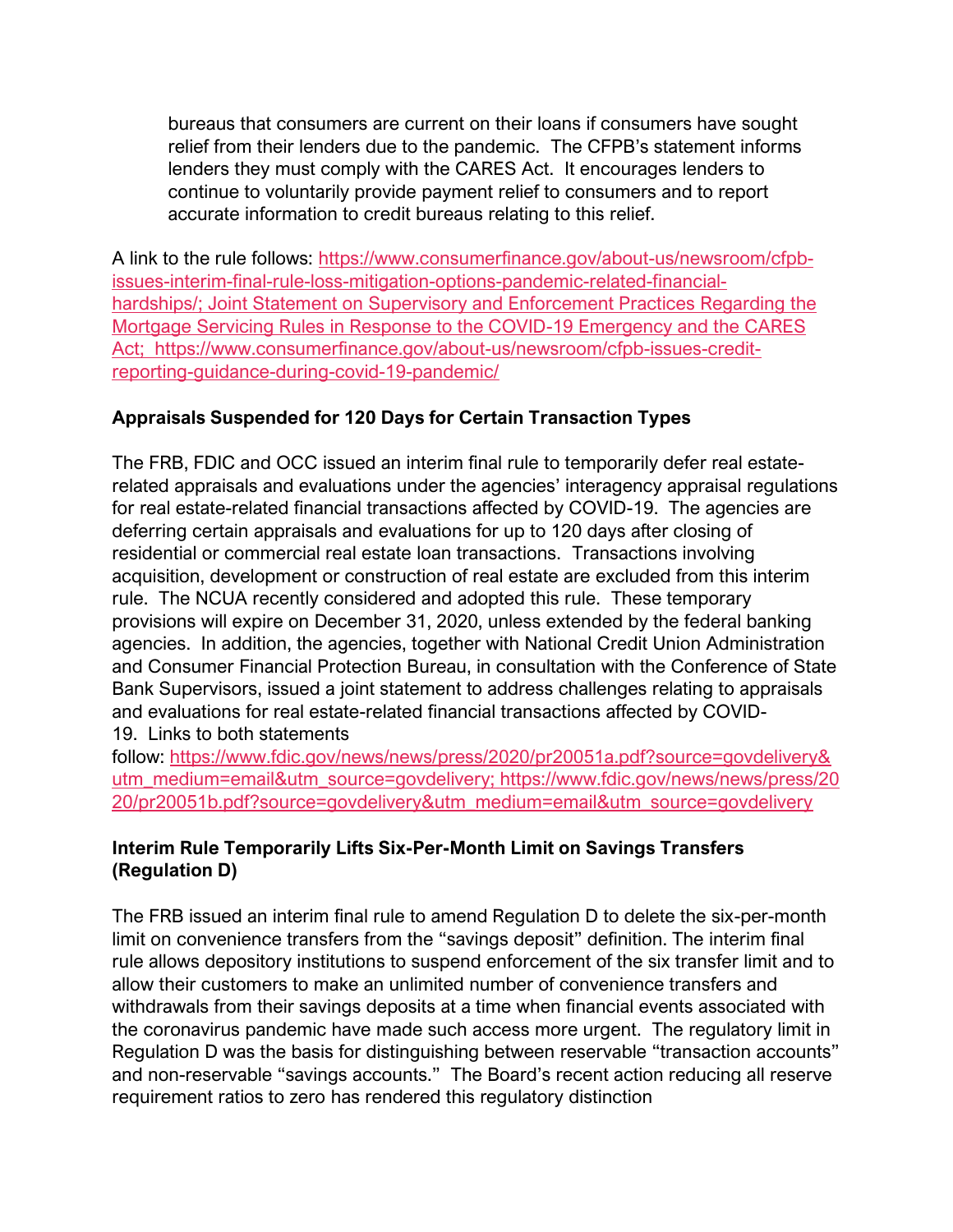unnecessary. Concurrently, the FRB made temporary revisions to the FR 2900 series, FR Y-9, and FR 2886b reports to reflect the amendments to Regulation D. A link follows: [https://www.federalregister.gov/documents/2020/04/28/2020-09044/regulation](https://www.federalregister.gov/documents/2020/04/28/2020-09044/regulation-d-reserve-requirements-of-depository-institutions)[d-reserve-requirements-of-depository-institutions](https://www.federalregister.gov/documents/2020/04/28/2020-09044/regulation-d-reserve-requirements-of-depository-institutions)

#### **B&I Guaranteed Loan Program Authorized by Rural Development Act Updated**

Effective May 22, 2020, the RBCS, a Rural Development agency of the United States Department of Agriculture (USDA), issued an interim final rule to update the Business and Industry (B&I) Guaranteed Loan Program to allow flexibility to make available federal funds for guaranteed loans pursuant to the CARES Act in response to the COVID-19 pandemic. The B&I Guaranteed Loan Program was authorized by the Rural Development Act of 1972. The loans are made by private lenders to rural businesses for the purpose of creating new businesses, expanding existing businesses, and for other purposes that create employment opportunities in rural America.

The Rural Business-Cooperative Service (RBCS) is responsible for administering the B&I Guaranteed Loan Program. Rural Development is a mission area within the USDA comprised of the Rural Utilities Service, Rural Housing Service and RBCS. Its mission is to "increase economic opportunity and improve the quality of life in rural communities by providing the leadership, infrastructure, access to capital, and technical support that enables rural communities to prosper". To achieve its mission, Rural Development provides financial support through more than 40 programs including direct loans, grants, loan guarantees, and technical assistance to help improve the quality of life and provide the foundation for economic development in rural areas. A link to the interim rule follows: [https://www.govinfo.gov/content/pkg/FR-2020-05-22/pdf/2020-](https://www.govinfo.gov/content/pkg/FR-2020-05-22/pdf/2020-11242.pdf?utm_campaign=subscription+mailing+list&utm_source=federalregister.gov&utm_medium=email) [11242.pdf?utm\\_campaign=subscription+mailing+list&utm\\_source=federalregister.gov&](https://www.govinfo.gov/content/pkg/FR-2020-05-22/pdf/2020-11242.pdf?utm_campaign=subscription+mailing+list&utm_source=federalregister.gov&utm_medium=email) [utm\\_medium=email](https://www.govinfo.gov/content/pkg/FR-2020-05-22/pdf/2020-11242.pdf?utm_campaign=subscription+mailing+list&utm_source=federalregister.gov&utm_medium=email)

### **CFPB Announces Higher Than Ever Complaints; FTC Makes Certain State-Level Complaint Data Available**

The CFPB recently stated that they have received "higher than ever" complaint volumes in March and April 2020, which means the likelihood of examiner focus naturally increases. Many of us would likely agree that Complaint logs can be difficult to entirely rely on, (primarily) because of:

- Employee uncertainty about what constitutes an "inquiry" versus a "complaint"
- Decentralized, manual complaint receipt and handling

While there is no perfect one-size-fits-all solution, there may be an opportunity to modify certain practices to optimize complaint management. Consider these processes to assess whether they are well-documented and being administered as intended: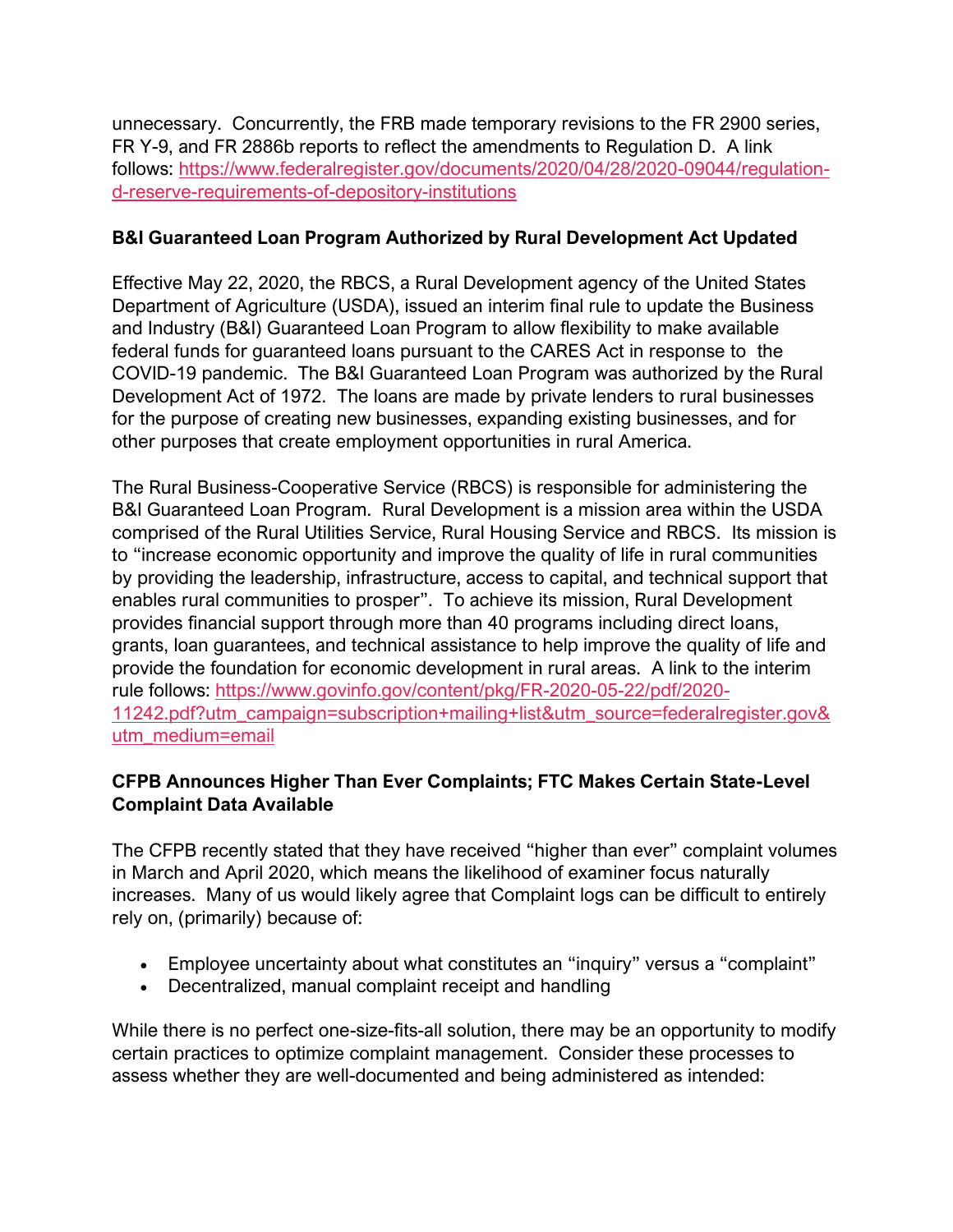- How complaints are received and whether the means for capturing and tracking complaints from any of these sources is sound (e.g., website only, centralized email box or phone, through individual relationship managers, etc.).
- Whether all employees know what constitutes a *complaint v*ersus an *inquiry,* and that employees know whom to contact when a complaint is received.
- Compliance should (ideally) have a view of all complaints to affirm decisions on those that do or do not have potential compliance implications.
- Review publicly available CFPB complaint data to ensure there are no complaints posted publicly that are excluded from the Bank's Complaint Tracking Log/Database.
- Consider how and where complaints are recorded (e.g., in a log on a shared drive, or submitted to a centralized area or person in the Bank to record them, etc.) and whether they are easily accessible.
- Include complaint tracking in regular Compliance/Governance committee reporting. Trends should be analyzed to determine whether broader impacts exist that may require a root cause analysis or to potentially make a customer whole.

# A link to the CFPB complaint search tool

follows: [https://www.consumerfinance.gov/data-research/consumer](https://www.consumerfinance.gov/data-research/consumer-complaints/search/?dataNormalization=None&dateInterval=3y&date_received_max=2020-05-13&date_received_min=2017-05-13&from=0&page=1&searchField=all&size=25&sort=created_date_desc&state=CA&tab=List)[complaints/search/?dataNormalization=None&dateInterval=3y&date\\_received\\_max=202](https://www.consumerfinance.gov/data-research/consumer-complaints/search/?dataNormalization=None&dateInterval=3y&date_received_max=2020-05-13&date_received_min=2017-05-13&from=0&page=1&searchField=all&size=25&sort=created_date_desc&state=CA&tab=List) [0-05-13&date\\_received\\_min=2017-05-](https://www.consumerfinance.gov/data-research/consumer-complaints/search/?dataNormalization=None&dateInterval=3y&date_received_max=2020-05-13&date_received_min=2017-05-13&from=0&page=1&searchField=all&size=25&sort=created_date_desc&state=CA&tab=List) [13&from=0&page=1&searchField=all&size=25&sort=created\\_date\\_desc&state=CA&tab](https://www.consumerfinance.gov/data-research/consumer-complaints/search/?dataNormalization=None&dateInterval=3y&date_received_max=2020-05-13&date_received_min=2017-05-13&from=0&page=1&searchField=all&size=25&sort=created_date_desc&state=CA&tab=List) [=List](https://www.consumerfinance.gov/data-research/consumer-complaints/search/?dataNormalization=None&dateInterval=3y&date_received_max=2020-05-13&date_received_min=2017-05-13&from=0&page=1&searchField=all&size=25&sort=created_date_desc&state=CA&tab=List)

A link to the state level compliant data made available by the FTC also follows: [https://www.ftc.gov/news-events/press-releases/2020/06/ftc-makes-more-state](https://www.ftc.gov/news-events/press-releases/2020/06/ftc-makes-more-state-level-data-available-about-covid-19-related?utm_source=govdelivery)[level-data-available-about-covid-19-related?utm\\_source=govdelivery](https://www.ftc.gov/news-events/press-releases/2020/06/ftc-makes-more-state-level-data-available-about-covid-19-related?utm_source=govdelivery)

# **FRB Extends S.A.F.E. Act Registration from One to Three Years**

Section 1504 of the S.A.F.E. Act (12 U.S.C. 5103) requires that mortgage loan originators (MLOs) maintain their registration annually. The final rule requires that a registered mortgage loan originator must renew his or her registration with the Registry during the annual renewal period. In accordance with the S.A.F.E. Act, the CFPB's Regulation G requires MLOs to register with the Nationwide Mortgage Licensing System (NMLS), maintain this registration, obtain a unique identifier, and disclose to consumers upon request and through the Registry their unique identifier and the MLO's employment history and any publicly adjudicated disciplinary and enforcement actions. The CFPB's regulation also requires the institutions employing MLOs to adopt and follow written policies and procedures to ensure that their employees comply with these requirements and to conduct annual independent compliance tests.

On May 11, 2020, the FRB adopted a proposal to extend for three years, without revision, the Registration of Mortgage Loan Originators (CFPB G; OMB No. 7100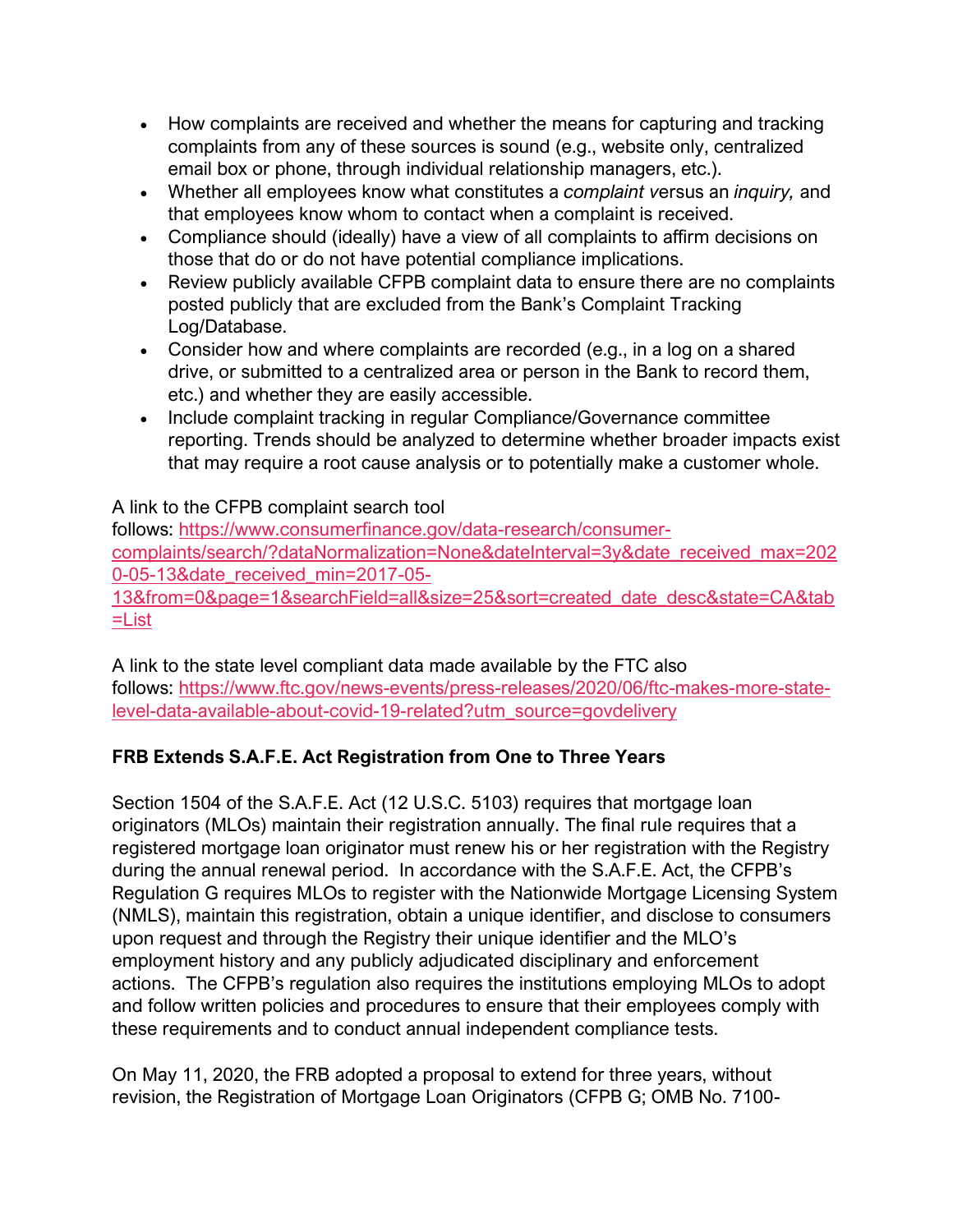0328). A link follows: [https://www.govinfo.gov/content/pkg/FR-2020-05-11/pdf/2020-](https://www.govinfo.gov/content/pkg/FR-2020-05-11/pdf/2020-09937.pdf?utm_campaign=subscription+mailing+list&utm_source=federalregister.gov&utm_medium=email) [09937.pdf?utm\\_campaign=subscription+mailing+list&utm\\_source=federalregister.gov&](https://www.govinfo.gov/content/pkg/FR-2020-05-11/pdf/2020-09937.pdf?utm_campaign=subscription+mailing+list&utm_source=federalregister.gov&utm_medium=email) [utm\\_medium=email](https://www.govinfo.gov/content/pkg/FR-2020-05-11/pdf/2020-09937.pdf?utm_campaign=subscription+mailing+list&utm_source=federalregister.gov&utm_medium=email)

# **CFPB Publishes Additional TRID Guidance**

The CFPB has published additional guidance related to the TILA-RESPA Integrated Disclosure (TRID) Rule:

- Fact sheet on how to disclose title insurance on the Loan Estimate and Closing Disclosure.
- TRID FAQs that include guidance on the *total of payments* disclosure and the requirement to include seller information on the consumer's disclosures if providing separate Closing Disclosures. A link to the guidance follows: [https://www.consumerfinance.gov/policy](https://www.consumerfinance.gov/policy-compliance/guidance/mortgage-resources/tila-respa-integrated-disclosures/)[compliance/guidance/mortgage-resources/tila-respa-integrated-disclosures/.](https://www.consumerfinance.gov/policy-compliance/guidance/mortgage-resources/tila-respa-integrated-disclosures/)

The CFPB also issued interpretive guidance that allows for the pandemic to be classified as a "changed circumstance" on a Loan Estimate and allows for loan consummation before the end of the TRID rescission period, noting a "bona fide personal financial emergency". A link follows: [https://www.consumerfinance.gov/policy](https://www.consumerfinance.gov/policy-compliance/rulemaking/final-rules/tila-respa-integrated-disclosure-rule-regulation-z-right-rescission-rules-covid-19/)[compliance/rulemaking/final-rules/tila-respa-integrated-disclosure-rule-regulation-z](https://www.consumerfinance.gov/policy-compliance/rulemaking/final-rules/tila-respa-integrated-disclosure-rule-regulation-z-right-rescission-rules-covid-19/)[right-rescission-rules-covid-19/](https://www.consumerfinance.gov/policy-compliance/rulemaking/final-rules/tila-respa-integrated-disclosure-rule-regulation-z-right-rescission-rules-covid-19/)

# **Remittance Transfers Rule Updated (Regulation E)**

• On May 11, 2020, the CFPB issued a final rule amending the Remittance Transfer Rule to provide tailored exceptions to address compliance challenges that insured institutions may face in certain circumstances upon the expiration of a statutory exception that allows insured institutions to disclose estimates instead of exact amounts to consumers. That exception expires on July 21, 2020. The CFPB is also increasing a safe harbor threshold related to whether a person makes remittance transfers in the normal course of its business, along with an update to the small entity compliance guide to address the revised requirements. A link

follows: [https://www.federalregister.gov/documents/2020/06/05/2020-](https://www.federalregister.gov/documents/2020/06/05/2020-10278/remittance-transfers-under-the-electronic-fund-transfer-act-regulation-e) [10278/remittance-transfers-under-the-electronic-fund-transfer-act-regulation-e](https://www.federalregister.gov/documents/2020/06/05/2020-10278/remittance-transfers-under-the-electronic-fund-transfer-act-regulation-e)

• On June 2, 2020, the CFPB also issued COVID-19 pandemic guidance related to the Remittance Transfer Rule. A link follows: [https://files.consumerfinance.gov/f/documents/cfpb\\_remittance](https://files.consumerfinance.gov/f/documents/cfpb_remittance-transfers_faqs-covid-19_2020-06.pdf)[transfers\\_faqs-covid-19\\_2020-06.pdf](https://files.consumerfinance.gov/f/documents/cfpb_remittance-transfers_faqs-covid-19_2020-06.pdf)

# **ECOA Valuations Rule FAQs Issued**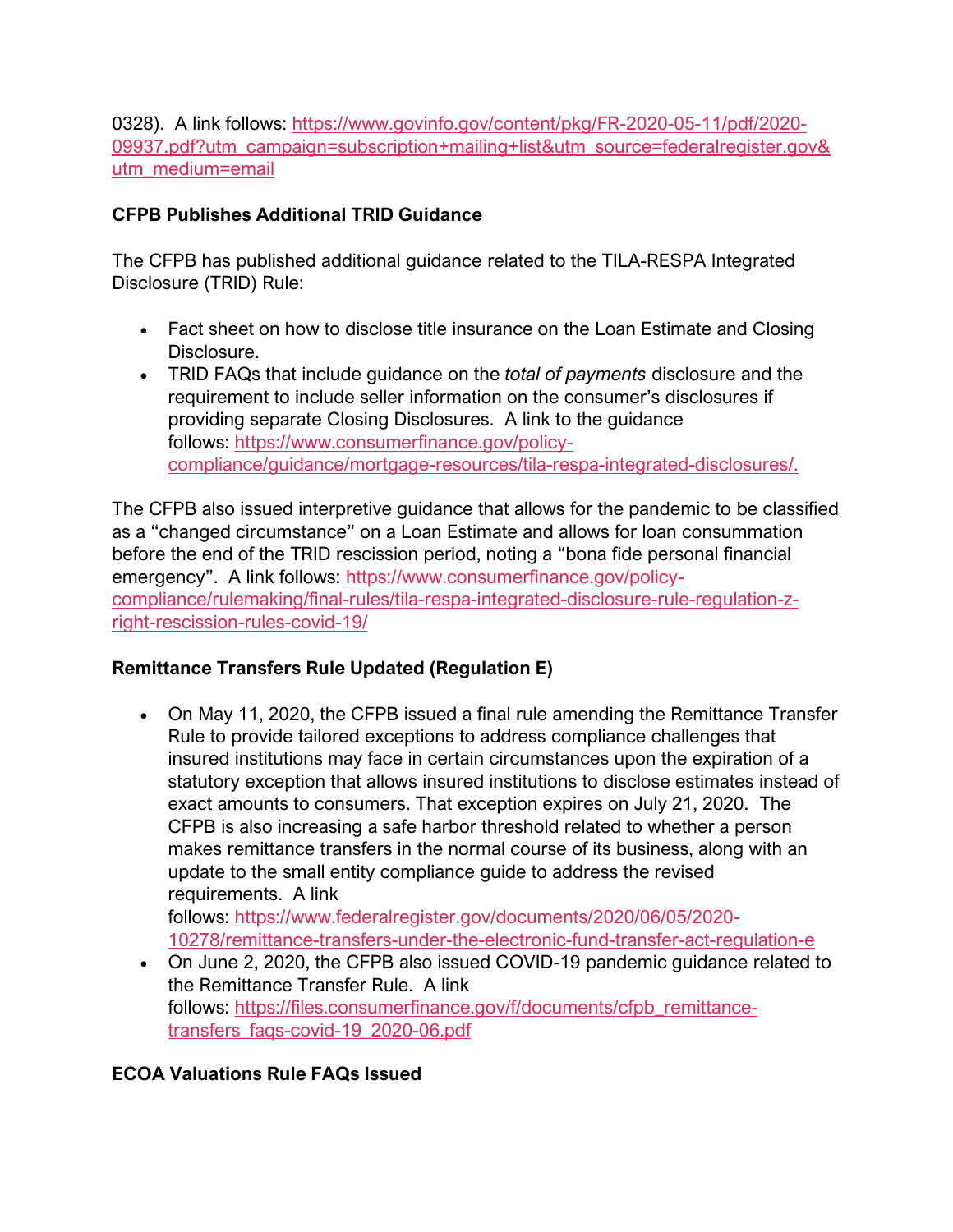The CFPB issued two fact sheets on the *ECOA Valuations Rule* in response to frequently asked questions. The factsheets provide information on transaction coverage under the Rule, and delivery method and timing requirements for appraisals and other written valuations. The CFPB also issued FAQs pertaining to Mortgage Origination related to COVID-19. Links follow:

[https://files.consumerfinance.gov/f/documents/cfpb\\_ecoa-valuation\\_transaction](https://files.consumerfinance.gov/f/documents/cfpb_ecoa-valuation_transaction-coverage-factsheet.pdf)[coverage-factsheet.pdf](https://files.consumerfinance.gov/f/documents/cfpb_ecoa-valuation_transaction-coverage-factsheet.pdf)[;](https://files.consumerfinance.gov/f/documents/cfpb_ecoa-valuation_transaction-coverage-factsheet.pdf;%20https:/files.consumerfinance.gov/f/documents/cfpb_ecoa-valuation_delivery-of-appraisals-factsheet.pdf;%20https:/files.consumerfinance.gov/f/documents/cfpb_mortgage-origination-rules_faqs-covid-19.pdf) [https://files.consumerfinance.gov/f/documents/cfpb\\_ecoa](https://files.consumerfinance.gov/f/documents/cfpb_ecoa-valuation_delivery-of-appraisals-factsheet.pdf)[valuation\\_delivery-of-appraisals-factsheet.pdf](https://files.consumerfinance.gov/f/documents/cfpb_ecoa-valuation_delivery-of-appraisals-factsheet.pdf)[;](https://files.consumerfinance.gov/f/documents/cfpb_ecoa-valuation_transaction-coverage-factsheet.pdf;%20https:/files.consumerfinance.gov/f/documents/cfpb_ecoa-valuation_delivery-of-appraisals-factsheet.pdf;%20https:/files.consumerfinance.gov/f/documents/cfpb_mortgage-origination-rules_faqs-covid-19.pdf)

[https://files.consumerfinance.gov/f/documents/cfpb\\_mortgage-origination-rules\\_faqs](https://files.consumerfinance.gov/f/documents/cfpb_mortgage-origination-rules_faqs-covid-19.pdf)[covid-19.pdf](https://files.consumerfinance.gov/f/documents/cfpb_mortgage-origination-rules_faqs-covid-19.pdf)

# **FCRA FAQs Issued**

The CFPB issued a Compliance Aid to assist with credit reporting to consumer reporting agencies during the pandemic. A link

follows: [https://files.consumerfinance.gov/f/documents/cfpb\\_fcra\\_consumer-reporting](https://files.consumerfinance.gov/f/documents/cfpb_fcra_consumer-reporting-faqs-covid-19_2020-06.pdf)[faqs-covid-19\\_2020-06.pdf](https://files.consumerfinance.gov/f/documents/cfpb_fcra_consumer-reporting-faqs-covid-19_2020-06.pdf)

#### **Temporary Leverage Relief: CFPB Issues Clarifying Adverse Action Guidance for PPP Loans**

A link follows to the CFPB Adverse Action guidance, to include when the Regulation B clock starts and stops for SBA PPP applicants: [https://files.consumerfinance.gov/f/documents/cfpb\\_ecoa-regulation-b\\_faqs](https://files.consumerfinance.gov/f/documents/cfpb_ecoa-regulation-b_faqs-covid-19.pdf)[covid-19.pdf](https://files.consumerfinance.gov/f/documents/cfpb_ecoa-regulation-b_faqs-covid-19.pdf)

# **FFIEC Makes New Census Data Available**

The FFIEC website has been updated to include 2020 Census Data Products and updated Geocoding/Mapping information. A link follows: <https://www.ffiec.gov/hmda/>

# **Updated Manual, Proposed Revisions to Flood Disaster Protection Act Requirements**

The FDIC, FRB, OCC, NCUA and FCA (Agencies) recently issued proposed new and revised *Interagency Questions and Answers Regarding Flood Insurance (Interagency Questions and Answers).* The proposal seeks to incorporate into the *Interagency Questions and Answers* amendments to federal flood insurance laws regarding the escrow of flood insurance premiums, the detached structure exemption, and force placement of insurance. The document is intended to help lenders meet their responsibilities pursuant to the federal flood insurance laws that were last updated in 2011. A link to the proposed revisions follows: [https://www.fdic.gov/news/press](https://www.fdic.gov/news/press-releases/2020/pr20077a.pdf?source=govdelivery&utm_medium=email&utm_source=govdelivery)[releases/2020/pr20077a.pdf?source=govdelivery&utm\\_medium=email&utm\\_source=go](https://www.fdic.gov/news/press-releases/2020/pr20077a.pdf?source=govdelivery&utm_medium=email&utm_source=govdelivery) [vdelivery](https://www.fdic.gov/news/press-releases/2020/pr20077a.pdf?source=govdelivery&utm_medium=email&utm_source=govdelivery) The FDIC also updated its manual regarding the assessment of mandatory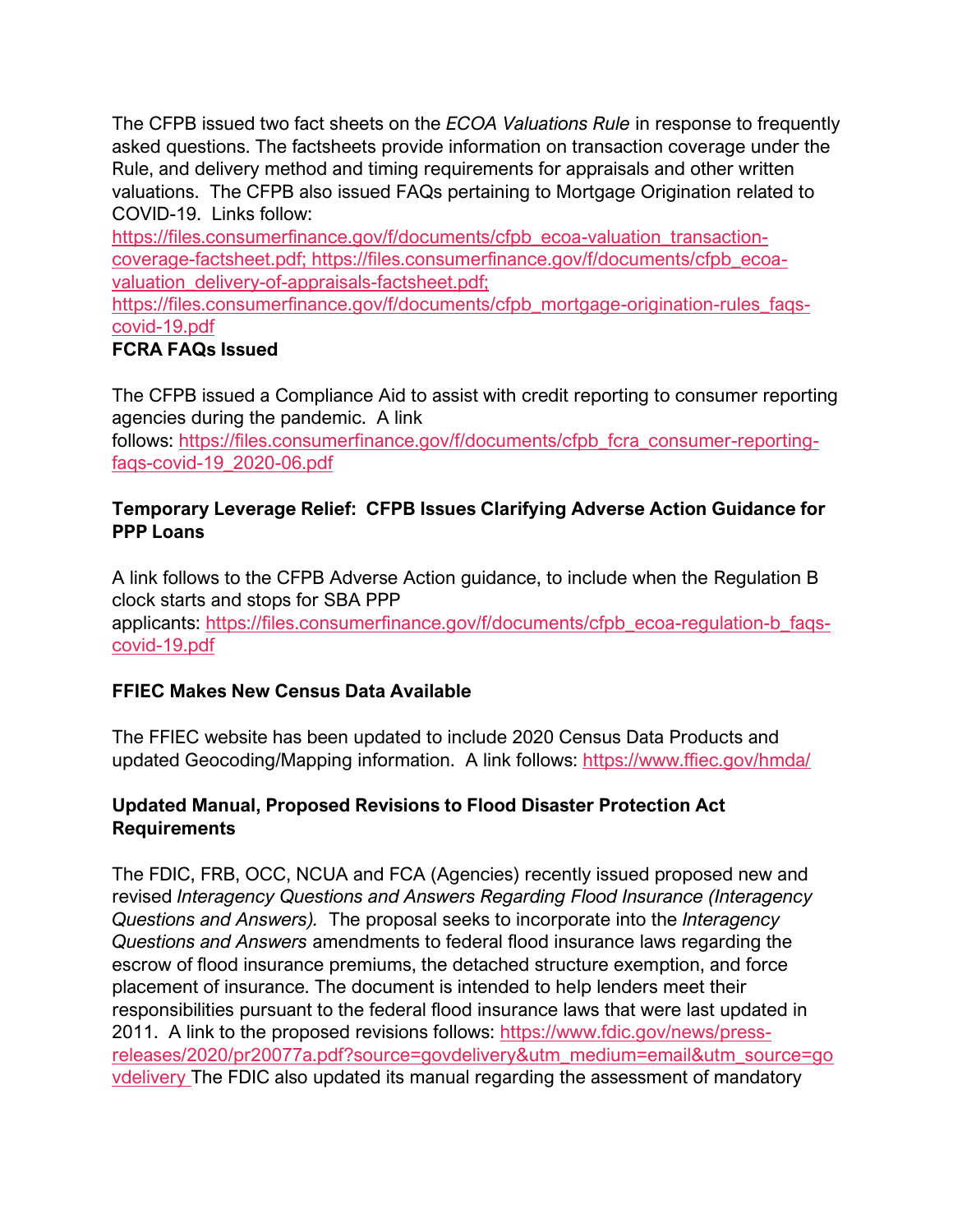Civil Money Penalties for violations of certain aspects of this Act. A link follows: <https://www.fdic.gov/regulations/examinations/enforcement-actions/ch-09.pdf> **CFPB Requests Input on Ways to Prevent Credit Discrimination**

On July 28, 2020, the CFPB issued a request for information (RFI) to seek public input on *how best to create a regulatory environment that expands access to credit and ensures that all consumers and communities are protected from discrimination in all aspects of a credit transaction.*The information provided will reportedly help the CFPB *continue to explore ways to address regulatory compliance challenges while fulfilling the Bureau's core mission to prevent unlawful discrimination and foster innovation*. A link follows: [https://files.consumerfinance.gov/f/documents/cfpb\\_rfi\\_equal](https://files.consumerfinance.gov/f/documents/cfpb_rfi_equal-credit-opportunity-act-regulation-b.pdf)[credit-opportunity-act-regulation-b.pdf.](https://files.consumerfinance.gov/f/documents/cfpb_rfi_equal-credit-opportunity-act-regulation-b.pdf) **RECENT CASES:**

### **PPP Fraud and Arrest**

According to the U.S. Department of Justice, two businessmen were charged with allegedly filing fraudulent bank loan applications in pursuit of more than \$500,000 in forgivable loans guaranteed by the SBA PPP. The men were formerly charged by way of a federal criminal complaint with conspiracy to make false statements to influence the SBA and conspiracy to commit bank fraud. Additionally, one of the men is charged with aggravated identity theft. According to court documents, the fraudulent loan requests were to pay employees of businesses that were not operating prior to the start of the COVID-19 pandemic and had no salaried employees, or, in one instance, to pay employees at a business the loan applicant did not own. A link to the action follows: <https://www.justice.gov/opa/pr/two-charged-rhode-island-stimulus-fraud>

### **CEO, Firm Plead Guilty to Bank and Securities Fraud**

Noise surrounding fraud has gotten a bit louder in recent months. Although we will not detail each allegation on this topic, we thought it might be useful to highlight one of the more involved cases. Certain control gaps may come to mind that your organization may want to consider while continuing to manage and enhance the overall control environment.

Secondary market investors are increasingly concerned about asset quality of loan pools involving jumbo and larger dollar residential loan offerings. There were some interesting tidbits in a local summary of the subject fraud that may raise your audit radar. A link to the press release also follows.

In summary, the Chief Executive Officer of consulting firm Cash Flow Partners LLC pleaded guilty to one count of conspiracy to commit bank fraud and one count of securities fraud in a multi-million dollar scheme operated through the company, according to a release shared by the Federal Deposit Insurance Corporation's (FDIC)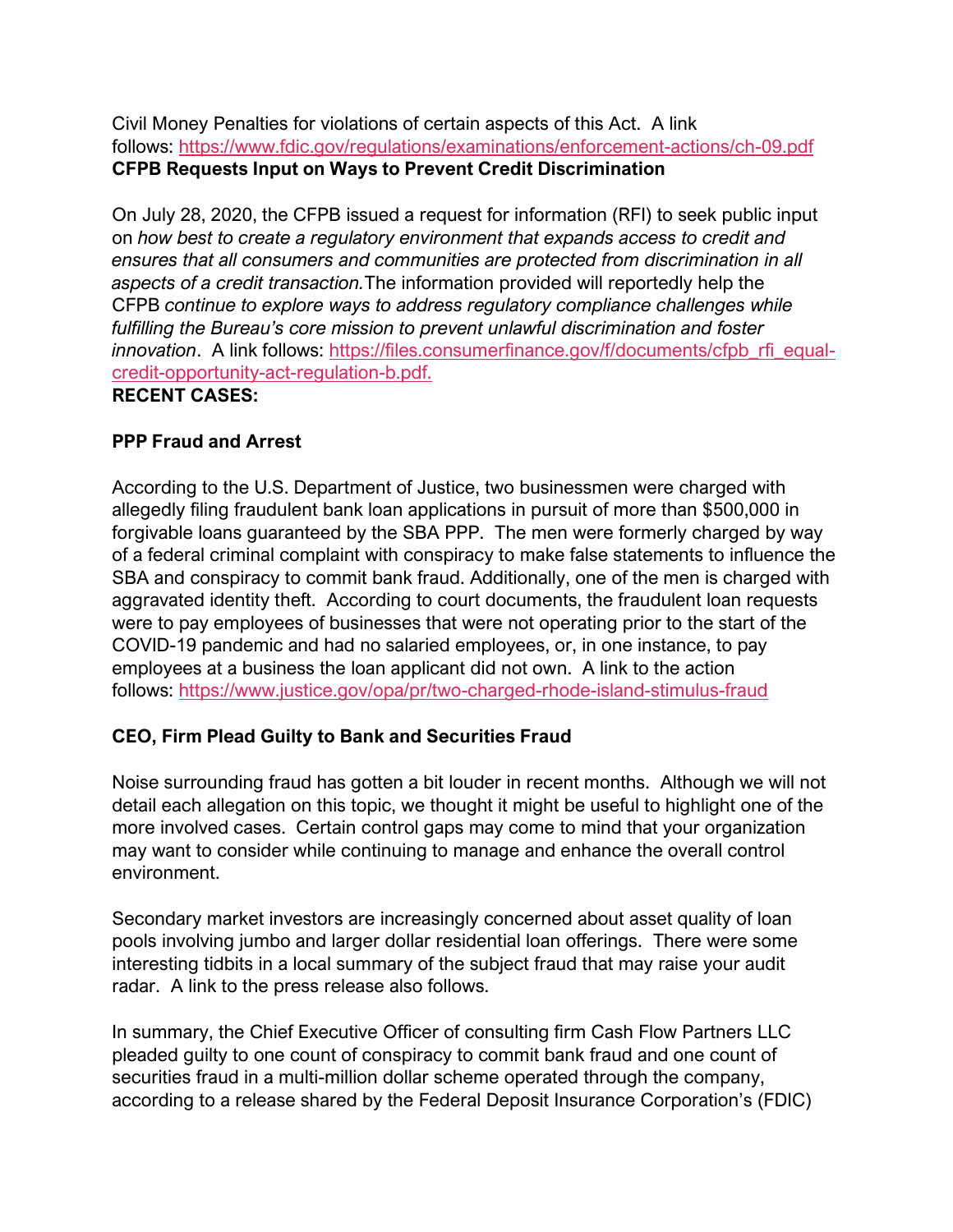Office of Inspector General (OIG). The release, based on one issued by the Justice Department, says that the CEO pleaded guilty by videoconference before U.S. District Judge Kevin McNulty. The release states:

- Beginning at least as early as July 2016, through about September 2019, the CEO led and directed a bank fraud conspiracy designed to obtain millions of dollars in loans from banks on the basis of false representations. To attract customers, Cash Flow released internet advertisements and held seminars offering to assist customers with low-paying salaries in obtaining loans. These advertisements included promotional videos featuring the CEO and a former telenovela actor.
- Customers contacted Cash Flow and were routed to the company's sales department, where employees encouraged customers to sign up for various loan programs that Cash Flow provided and to enter into contracts with Cash Flow. Under those contracts, employees would help customers obtain loans from banks. The Cash Flow contracts permitted customers to keep a portion of the loan proceeds and customers agreed to provide the remaining proceeds to Cash Flow. Cash Flow agreed to pay off the loans on behalf of its customers.
- Cash Flow then used false information and fraudulent documents to obtain loans for its customers for which they otherwise would not have qualified and posed as the customers in communications with the banks.
- From July 2016 through September 2019, the CEO obtained more than \$5 million in investments from victim investors based on fraudulent representations. He solicited investments from prospective customers using a marketing campaign on Spanish language television channels and the internet, the "Cash Flow TV" YouTube page, and live presentations in Cash Flow's offices and elsewhere. He also solicited investments from individuals who obtained loans through Cash Flow's bank fraud conspiracy, encouraging loan customers to invest loan proceeds in Cash Flow's investment program.
- Once investors agreed to invest in Cash Flow, Espinal issued "promissory notes" to investors that guaranteed monthly investment returns between 1.25% and 4%. The promissory notes stated that Cash Flow would return investors' principal either one year from the date of the promissory note, or 60 days after investors demanded payment. The CEO and other Cash Flow employees signed the promissory notes on behalf of Cash Flow.
- The CEO made a number of misrepresentations to investors. He told investors that he would pool their funds with other investors' funds in investments related to real estate, real estate companies, a gold mine in Ecuador, and construction projects in other countries. In reality, the C.E.O. used investor funds to pay returns to earlier investors, pay for personal expenses for himself, his family and another Cash Flow employee, perpetuate the bank fraud scheme, and market the bank fraud and investment scheme to future victims.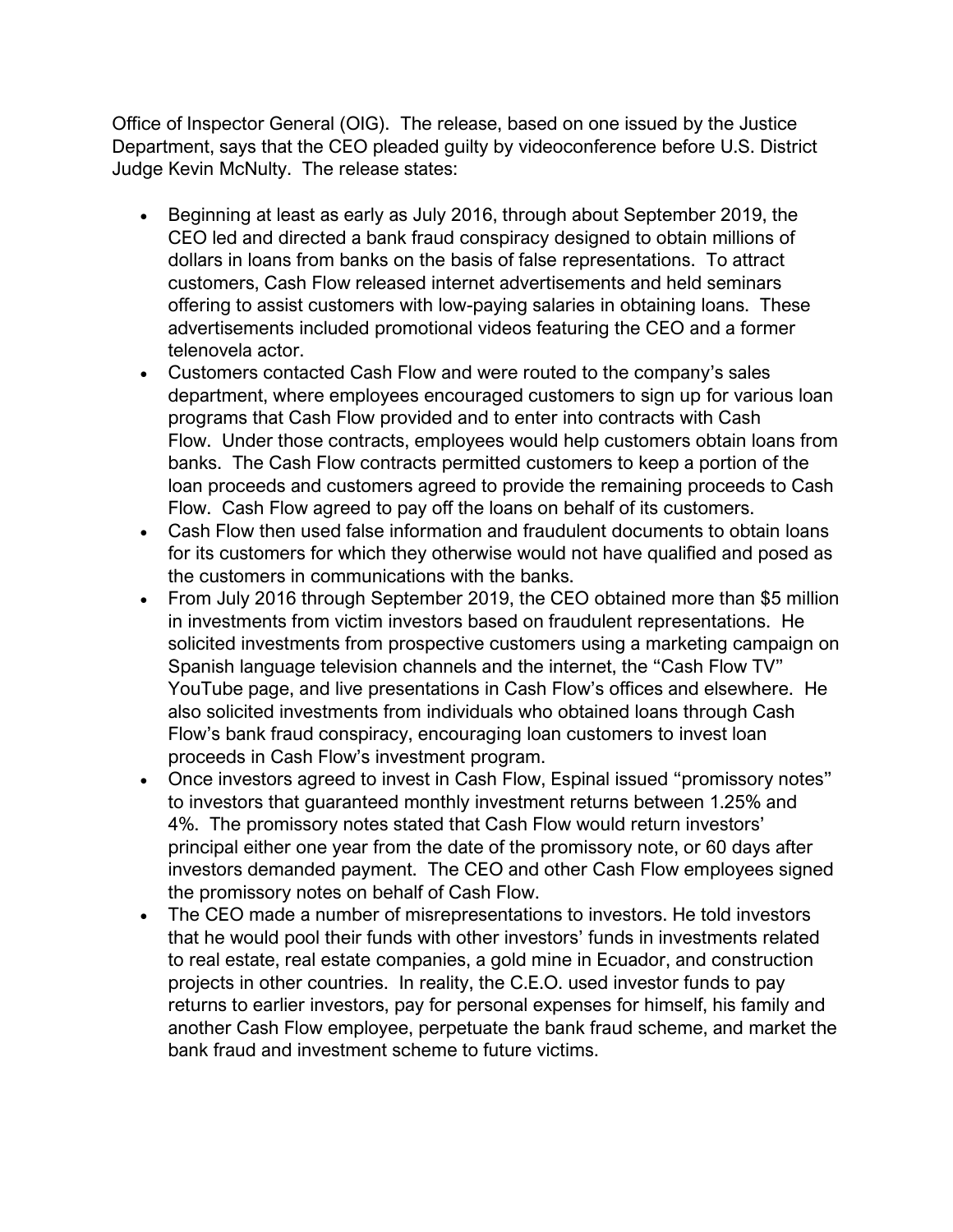The conspiracy to commit bank fraud charge carries a maximum potential penalty of 30 years in prison and a \$1 million fine. The securities fraud counts carry a maximum penalty of 20 years in prison and a \$5 million fine. The release, which also credits the FDIC OIG and others for their part in the investigation, said sentencing is scheduled for Oct. 13, 2020. A link to the release follows: [https://www.fdicoig.gov/press](https://www.fdicoig.gov/press-release/owner-business-consulting-firm-admits-orchestrating-multimillion-dollar-bank-fraud-and)[release/owner-business-consulting-firm-admits-orchestrating-multimillion-dollar-bank](https://www.fdicoig.gov/press-release/owner-business-consulting-firm-admits-orchestrating-multimillion-dollar-bank-fraud-and)[fraud-and](https://www.fdicoig.gov/press-release/owner-business-consulting-firm-admits-orchestrating-multimillion-dollar-bank-fraud-and)

**Note:** For additional insights on the steps we have taken to assist our clients in operating in this challenging COVID-19 pandemic environment, please see our website: [www.AuditOneLLC.com.](http://www.auditonellc.com/)

#### **AuditOne LLC – Company Overview**

AuditOne LLC is a leading provider of risk management services to financial institutions in the Western US and nationally. Our sole focus enables us to deliver effective and efficient internal audit and credit review services. This exclusive focus translates into exceptional benefits to our financial institution clients. We have experience with all regulatory authorities and offer a full selection of audit services comprising BSA/Anti-Money Laundering Program, Automated AML System Validation, Asset/Liability Management (ALM) and IRR Audits, ADA Website Compliance Reviews, IT/Information Security/Cybersecurity, Network Penetration Tests, Credit Review/ALLL, ACH Rules Compliance, Operations, Trust Audits, SOX/FDICIA Testing, and many specialty areas within each of these.

Our deep expertise is your edge. For more information on this article, or to receive a proposal for a Compliance audit, please contact Celeste Burton, Compliance Practice Director, AuditOne LLC, at: [Contact Us](http://www.auditonellc.com/team-contact)

For information on how our services can help reduce risk at your institution, contact Jeremy Taylor, CEO, at: [Contact Us.](http://www.auditonellc.com/team-contact) Also, for more information about AuditOne LLC and all our audit services see [www.AuditOneLLC.com.](http://www.auditonellc.com/)

AuditOne has been [audited for compliance](https://www.auditonellc.com/wp-content/uploads/2018_QAR.pdf) with the QAR requirements of the Institute for Internal Auditors (IIA).

Address: 6131 Orangethorpe Avenue, Suite 470 Buena Park, CA 90620

Phone: 562.802.3581